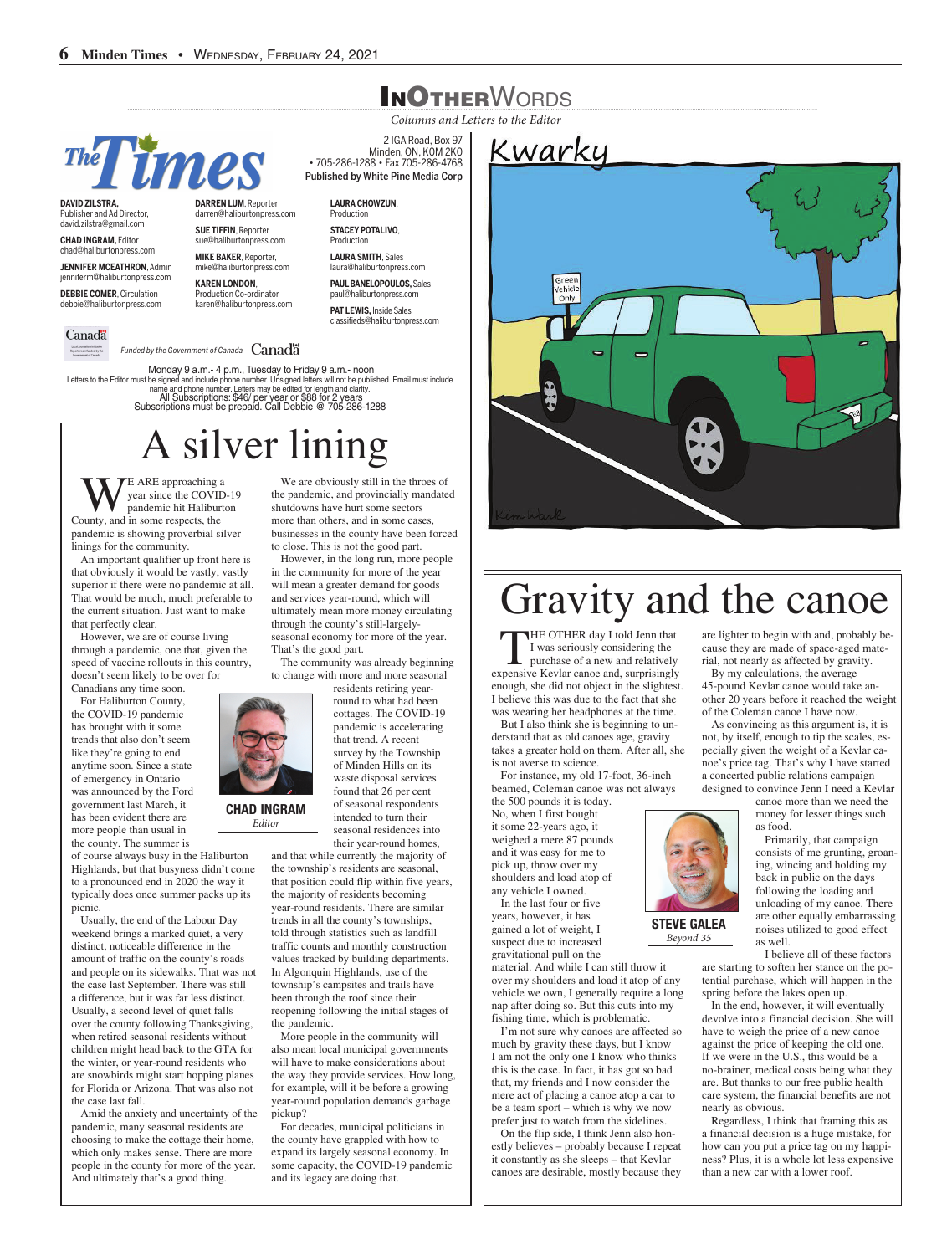#### **INOTHERWORDS**

*Columns and Letters to the Editor*

2 IGA Road, Box 97 Minden, ON, K0M 2K0

# The Times

**DAVID ZILSTRA**  Publisher and Ad Director, david.zilstra@gmail.com

**CHAD INGRAM,** Editor chad@haliburtonpress.com

**JENNIFER MCEATHRON**, Admin jenniferm@haliburtonpress.com

**DEBBIE COMER**, Circulation debbie@haliburtonpress.com

**DARREN LUM**, Reporter darren@haliburtonpress.com **SUE TIFFIN**, Reporter

sue@haliburtonpress.com

**MIKE BAKER**, Reporter, mike@haliburtonpress.com **KAREN LONDON**

Production Co-ordinator karen@haliburtonpress.com **APRIL MARTIN** Production **LAURA SMITH**, Sales laura@haliburtonpress.com

**STACEY POTALIVO** Production

• 705-286-1288 • Fax 705-286-4768 Published by White Pine Media Corp

> **PAUL BANELOPOULOS,** Sales paul@haliburtonpress.com

**PAT LEWIS,** Inside Sales classifieds@haliburtonpress.com

Monday 9 a.m.- 4 p.m., Tuesday to Friday 9 a.m.- noon<br>Letters to the Editor must be signed and include phone number. Unsigned letters will not be published. Email must include<br>name and phone number. Letters may be edited f All Subscriptions: \$46/ per year or \$88 for 2 years Subscriptions must be prepaid. Call Debbie @ 705-286-1288

#### COVID summer: The sequel

HILE THE OFFICIAL start to summer may be a month away, it unofficially commenced with the Victoria Day weekend.

The May long weekend is of course the traditional kickoff to cottaging season in the county, but the last year has been the furthest thing from typical. While many seasonal residents may just be

getting back into the county, many have been here for weeks or months, and some have been here virtually from the onset of the COVID-19 pandemic.

Thousands of extra people in the community has been an undeniable boon for some businesses –

namely those largely unaffected by provincially mandated economic shutdowns. Ask the owner of a local grocery store, gas station or department store how the last year has been, and chances are they're going to tell you it's been recordsetting.

Talk to a restaurateur or the owner of a retail operation that sells less essential items, and they're likely to have a very different story. Certainly whenever the current lockdown is eased – which, best case, is mid-June – we need to do our best to direct some cash toward these businesses.

For the second consecutive summer, most of the usual hallmarks of the season in the county will be absent. Most large events and festivals were cancelled



**CHAD INGRAM** *Editor*

of emotional stress

The Victoria Day weekend



"Good, you're up: turn on the jets."

### False advertising

**STEVE GALEA** *Beyond 35*

YESTERDAY AFTER dinner, I decided to do something outdoorsy, so I drove to a local lake and decided to use my fly rod to catch some crappie. Targeting a specific species is funny business for me because it generally means that I will encounter other species I had no intention of messing with.

Not to brag, but I am a master of this. For instance, last week while hunting wild turkey, I had two bull moose browse by me at seven yards and then walk right into and through my decoy set up. I have no doubt

in my mind that those moose knew that I was hunting wild turkey and therefore decided to mess with me.

This came as no surprise to me, however. I believe that most fish and game know I am an easy mark. In fact, I fully expect to have two gobblers sit in the tree above me, next time I decide to go moose hunting.

Last evening's crappie expedition was just another version of that. When I got to a perfect crappie spot, I immediately started catching perch, sunfish and rock bass – because, of course, that's what happens when I announce I'm going to catch some crappie.

I eventually did catch about 10 crappie though. But only because I gave up on the idea of ever catching a crappie again.

Instead, I decided that since I was catching perch, sunfish and rock bass, it was time to forget about those stupid crappies and target the fish that wanted to play. This immediately caused the rock bass, sunfish and perch to make themselves scarce and the crappie, who were no longer my target species, to decide it was time to bite. This works every time – unless, of course, you tell yourself it works every time, in which case it never

works. This is key, so remember that. The point is I caught a mess of small crappie which, though fun, did not exactly make for tonight's dinner, because I threw them back.

To make a dinner of crappie, you need what anglers call slabs – which are the bigger fish.

I should mention for those who don't know that crappie is a very good fish to eat. Right now, those same people are probably thinking they don't sound like a good

fish to eat. The word crappie just sounds like someone didn't try all that hard to make the word crappy a little more elegant. And that's not exactly appealing.

I have a theory about this, however. That being, they were named crappie because they didn't hire the same guy who worked for the Rocky Mountain Oyster marketing board. That guy was a marketing genius.

On the other hand, this could have been a deliberate attempt to throw people off the scent.

Maybe some taxonomist who had a soft spot for crappie decided that the best way to protect these beautiful little panfish from the hungry masses would be to call them an unappetising name. I imagine they considered even worse names like poop bass and turdfish first. In the end, however, they settled with crappie, which is just strange enough to make people like my Jenn wonder why we would even consider eating a fish so poorly named.

There is a lesson here. If, by chance, I ever find myself in some far-off impenetrable jungle surrounded by hungry cannibals, the first thing I'm going to keep calm and introduce myself.

"Hello," I'll say. "My friends call me Turdfish."



understatement. We continue to run a

a-half months is an

proverbial marathon where the finish line

by organizers months ago with the understanding the virus would again prohibit us from gathering in groups. We'll once again be able to visit the county's farmers' markets and the County of Haliburton is planning a stripped-down version of the Hike Haliburton Festival for September, as long as provincial regulations allow it proceed. To say it's been a long 14-and-

> is unclear. We've come a long way, but still have an unknown distance to travel. We've all experienced

an enormous amount

since last March. We're tired, we're irritable, we're ready for it to be over. Townships are experiencing high levels of bylaw complaints, meaning neighbours are getting cranky with one another. But we are getting there.

marked a vaccination milestone, with more than half of Canadians now having received their first dose. Many of us should have our second doses by the time fall arrives. Hopefully next summer we can once again file into the Northern Lights Pavilion for the Highlands Summer Festival, go to the fair, or dance along Water Street at Music by the Gull. While these may now seem like memories from another time, they are also visions of things to come.